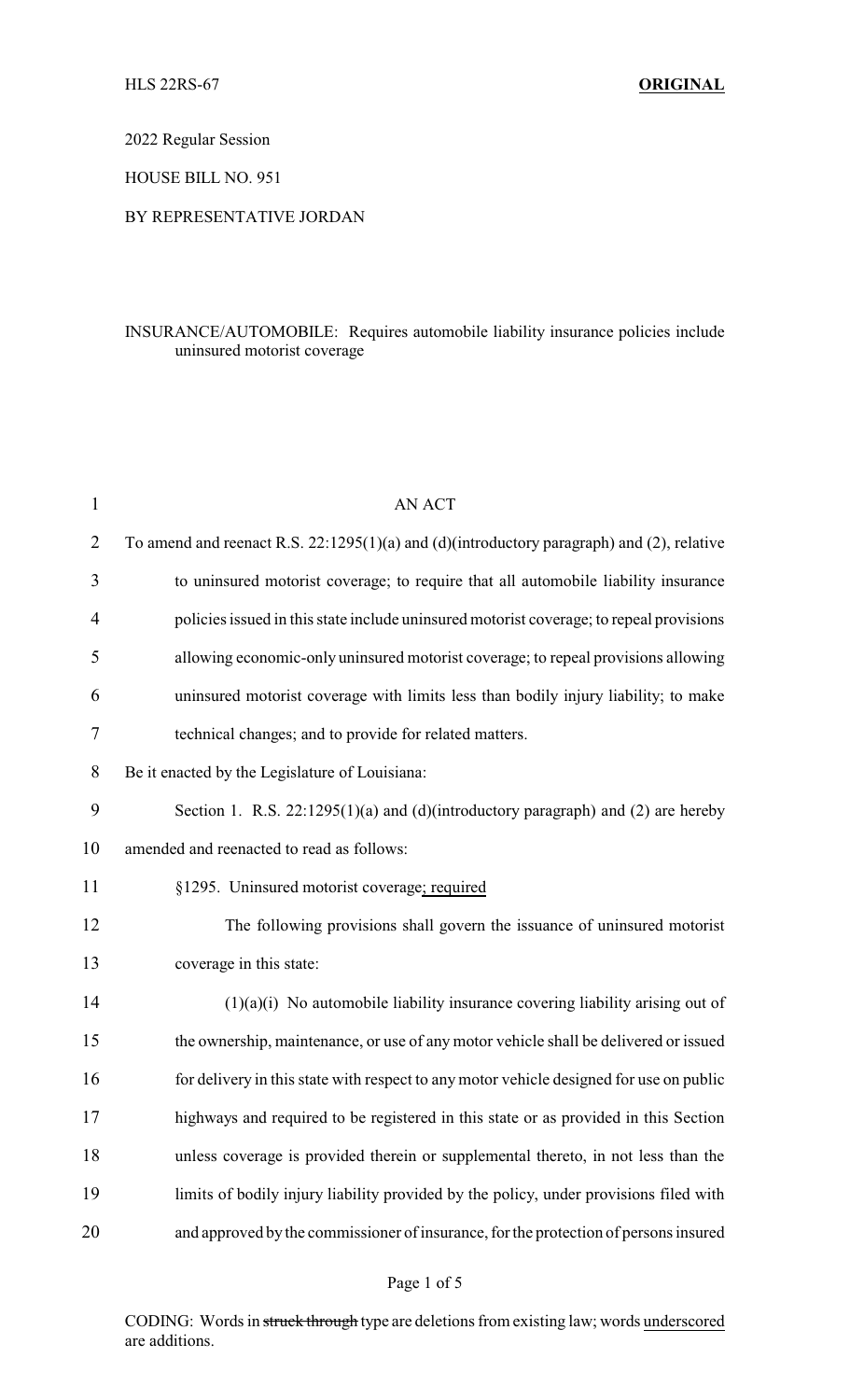thereunder who are legally entitled to recover nonpunitive damages from owners or operators of uninsured or underinsured motor vehicles because of bodily injury, sickness, or disease, including death resulting therefrom; however, the coverage 4 required under this Section is not applicable when any insured named in the policy either rejects coverage, selects lower limits, or selects economic-only coverage, in 6 the manner provided in Item  $(1)(a)(ii)$  of this Section. In no event shall the policy limits of an uninsured motorist policy be less than the minimum liability limits required under R.S. 32:900, unless economic-only coverage is selected as authorized in this Section. Such coverage need not be provided in or supplemental to a renewal, reinstatement, or substitute policy when the named insured has rejected the coverage 11 or selected lower limits in connection with a policy previously issued to him by the 12 same insurer or any of its affiliates. The coverage provided under this Section may exclude coverage for punitive or exemplary damages by the terms of the policy or 14 contract. Insurers may also make available, at a reduced premium, the coverage provided under this Section with an exclusion for all noneconomic loss. This coverage shall be known as "economic-only" uninsured motorist coverage. Noneconomic loss means any loss other than economic loss and includes but is not 18 limited to pain, suffering, inconvenience, mental anguish, and other noneconomic 19 damages otherwise recoverable under the laws of this state.

20 (ii) Such rejection, selection of lower limits, or selection of economic-only 21 coverage shall be made only on a form prescribed by the commissioner of insurance. 22 The prescribed form shall be provided by the insurer and signed by the named 23 insured or his legal representative. The form signed by the named insured or his 24 legal representative which initially rejects such coverage, selects lower limits, or 25 selects economic-only coverage shall be conclusively presumed to become a part of 26 the policy or contract when issued and delivered, irrespective of whether physically 27 attached thereto. A properly completed and signed form creates a rebuttable 28 presumption that the insured knowingly rejected coverage, selected a lower limit, or 29 selected economic-only coverage. The form signed by the insured or his legal

#### Page 2 of 5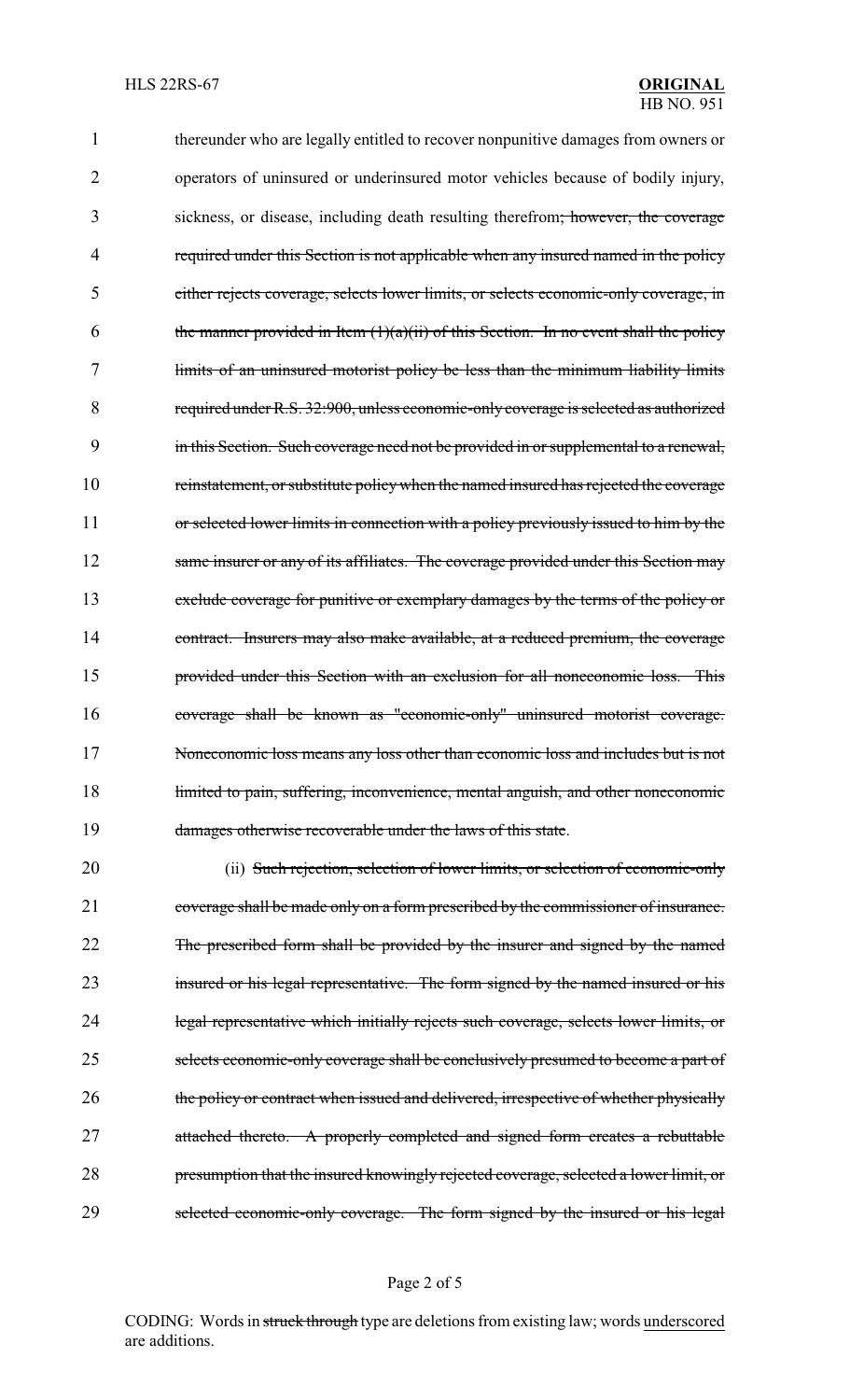representative which initially rejects coverage, selects lower limits, or selects economic-only coverage shall remain valid for the life of the policy and shall not require the completion of a new selection form when a renewal, reinstatement, 4 substitute, or amended policy is issued to the same named insured by the same insurer or any of its affiliates. An insured may change the original uninsured motorist selection or rejection on a policy at any time during the life of the policy by submitting a new uninsured motorist selection form to the insurer on the form prescribed by the commissioner of insurance. Any changes to an existing policy, regardless of whether these changes create new coverage, except changes in the 10 limits of liability, do not create a new policy and do not require the completion of 11 new uninsured motorist selection forms. For the purpose of this Section, a new 12 policy shall mean an original contract of insurance which an insured enters into 13 through the completion of an application on the form required by the insurer. 14 (iii) This Subparagraph and its requirement for uninsured motorist coverage

 shall apply to any liability insurance covering any accident which occurs in this state and involves a resident of this state.

 (iv)(iii) Notwithstanding any contrary provision of this Section and R.S. 22:1406, an automobile liability policy written to provide coverage for a school bus may limit the scope of uninsured motorist liability to only provide liability coverage for damages incurred by reason of an accident or incident involving the school bus, or a temporary substitute vehicle, and such limitation shall limit the uninsured motorist coverage of a named insured in the policy to only damages incurred by 23 reason of such accident or incident.

**\*** \* \* \*

 (d) Unless the named insured has rejected uninsured motorist coverage, the An insurer issuing an automobile liability policy that does not afford collision coverage for a vehicle insured thereunder shall, at the written request of a named insured, provide coverage in the amount of the actual cash value of such motor vehicle described in the policy or the minimum amount of property damage liability

## Page 3 of 5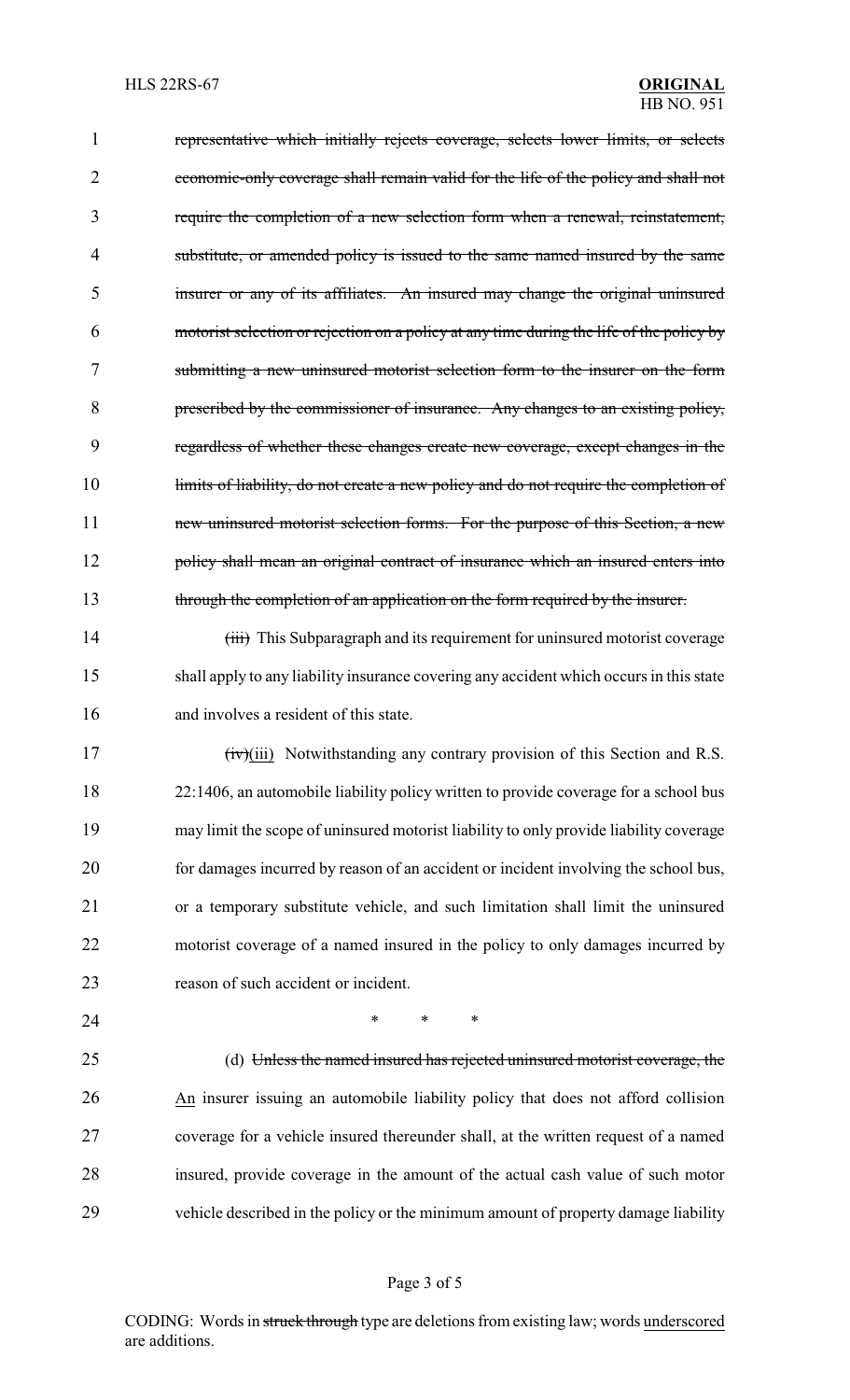| 1              | insurance required by the Motor Vehicle Safety Responsibility Law, R.S. 32:851 et      |
|----------------|----------------------------------------------------------------------------------------|
| $\overline{2}$ | seq., whichever is less, for the protection of persons insured thereunder who are      |
| 3              | legally entitled to recover damages from the owner or operator of an uninsured motor   |
| $\overline{4}$ | vehicle because of property damage to the motor vehicle described in the policy        |
| 5              | arising out of the operation, maintenance, or use of the uninsured motor vehicle. The  |
| 6              | coverage provided under in accordance with this Section shall be subject to a          |
| 7              | deductible in an amount of two hundred fifty dollars for any one accident. The         |
| 8              | coverage provided under in accordance with this Section shall not provide protection   |
| 9              | for any of the following:                                                              |
| 10             | $\ast$<br>*<br>*                                                                       |
| 11             | $(2)(a)$ For the purpose of this coverage, the terms term "uninsured motor             |
| 12             | vehicle" shall, subject to the terms and conditions of such coverage, be deemed to     |
| 13             | include an insured motor vehicle where the liability insurer thereof is unable to make |
| 14             | payment with respect to the legal liability of its insured within the limits specified |
| 15             | therein because of insolvency.                                                         |
| 16             | (b) For the purposes of this coverage, the term "uninsured motor vehicle"              |
| 17             | shall, subject to the terms and conditions of such coverage, also be deemed to include |
| 18             | an insured motor vehicle when the automobile liability insurance coverage on such      |
| 19             | vehicle is less than the amount of damages suffered by an insured and/or or the        |
| 20             | passengers in the insured's vehicle at the time of an accident, as agreed to by the    |
| 21             | parties and their insurers or as determined by final adjudication.                     |
| 22             | ∗<br>*<br>∗                                                                            |

## DIGEST

The digest printed below was prepared by House Legislative Services. It constitutes no part of the legislative instrument. The keyword, one-liner, abstract, and digest do not constitute part of the law or proof or indicia of legislative intent. [R.S. 1:13(B) and 24:177(E)]

| HB 951 Original | 2022 Regular Session | Jordan |
|-----------------|----------------------|--------|
|-----------------|----------------------|--------|

**Abstract:** Requires automobile liability insurance policies include uninsured motorist coverage.

Present law provides that automobile liability insurance covering liability arising out of the ownership, maintenance, or use of any motor vehicle shall provide coverage in not less than